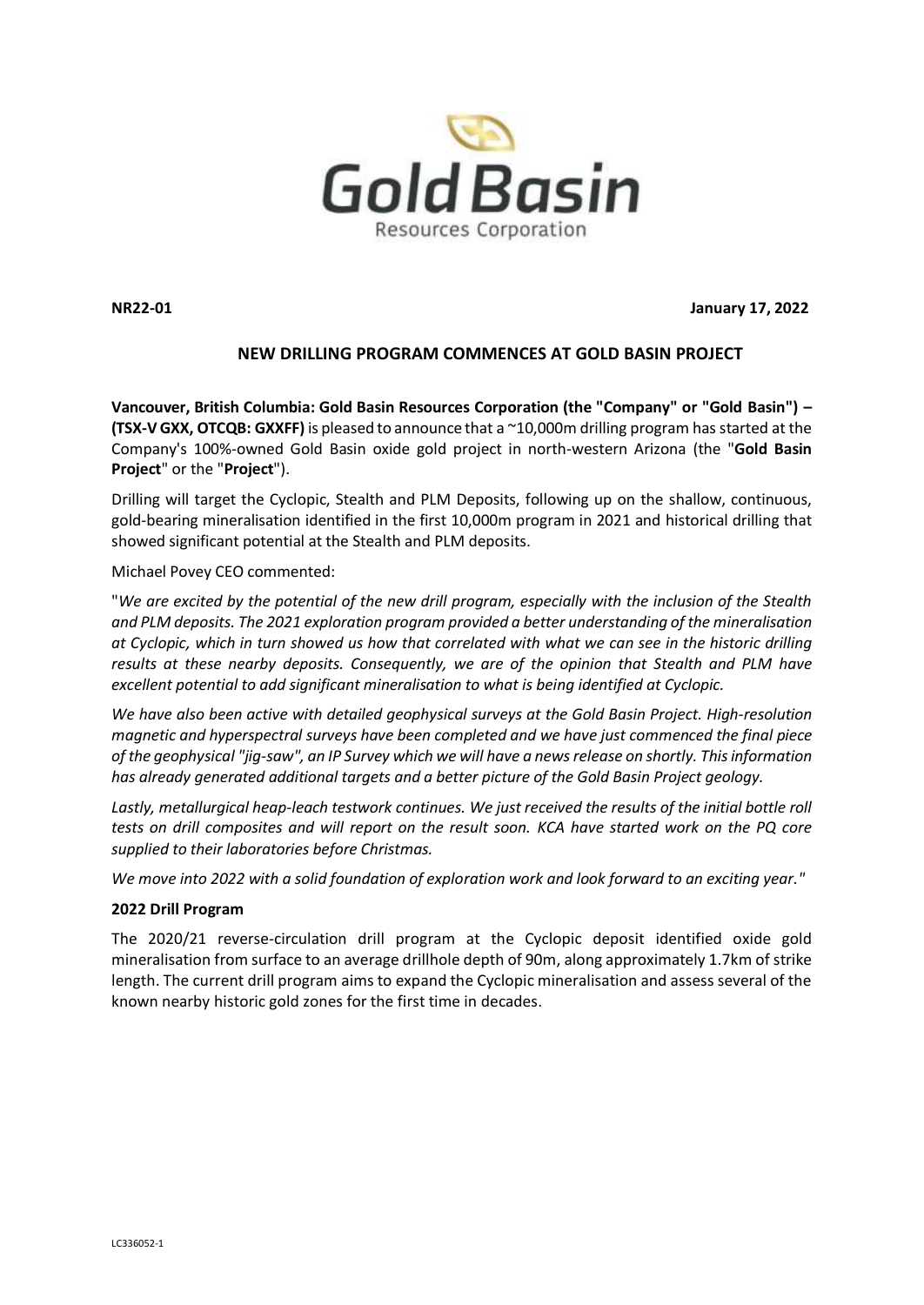- 1. Cyclopic Deposit:
	- a. North towards the Fry Mine; and
	- b. East of the Cyclopic Fault;
- 2. Stealth Deposit 1km West of Cyclopic; and
- 3. PLM Target 3.3km south of Cyclopic.



*Figure 1: 2022 Drill target Areas*

# **1. Cyclopic Deposit Drilling Program**

# **Background**

Modeling of the drilling data shows that the deposit consists of numerous mineralised flat-lying layers that pinch and swell, blending into each other in many zones. The drilling density along the 1.7kmlong N-S axis is greater than that of the 800m E-W orientation and clearly shows the continuity of these mineralised structures both along strike and within their repetitions at depth.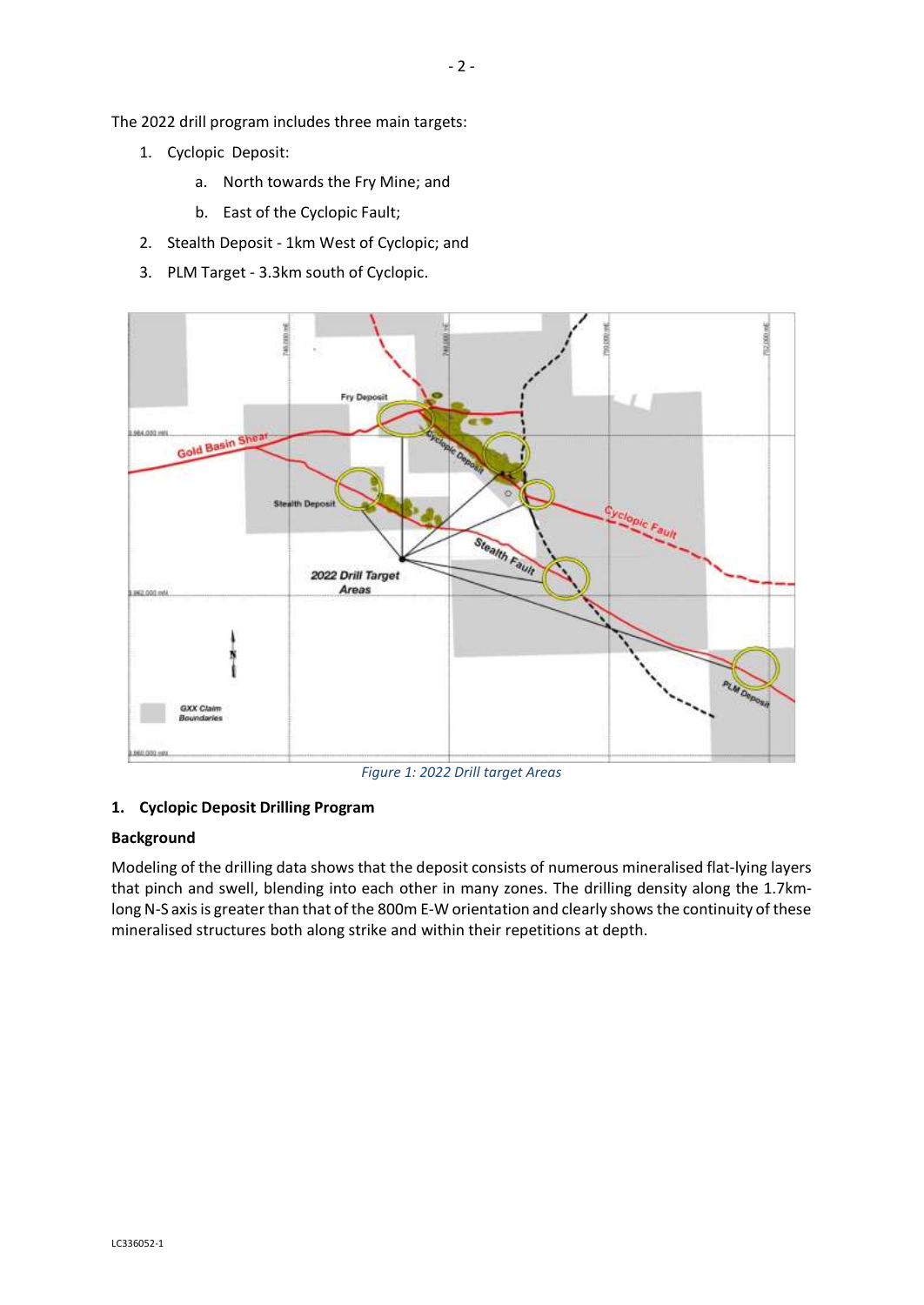

*Figure 2: Gold Mineralised Structures - Cyclopic Deposit (N-S axis)*

On the E-W axis, where there is less drill coverage, analysis of historical drilling intercepts 300m east (near D in Figure 3) and north of the current drilling also show similar gold mineralisation layering.

The 2022 drilling program will target these "gaps", where little to no historical drilling was done, aiming to confirm the continuity of the mineralisation and expand the boundaries of the known mineralisation.



*Figure 3: Gold Mineralised Structures - Cyclopic Deposit (E-W axis)*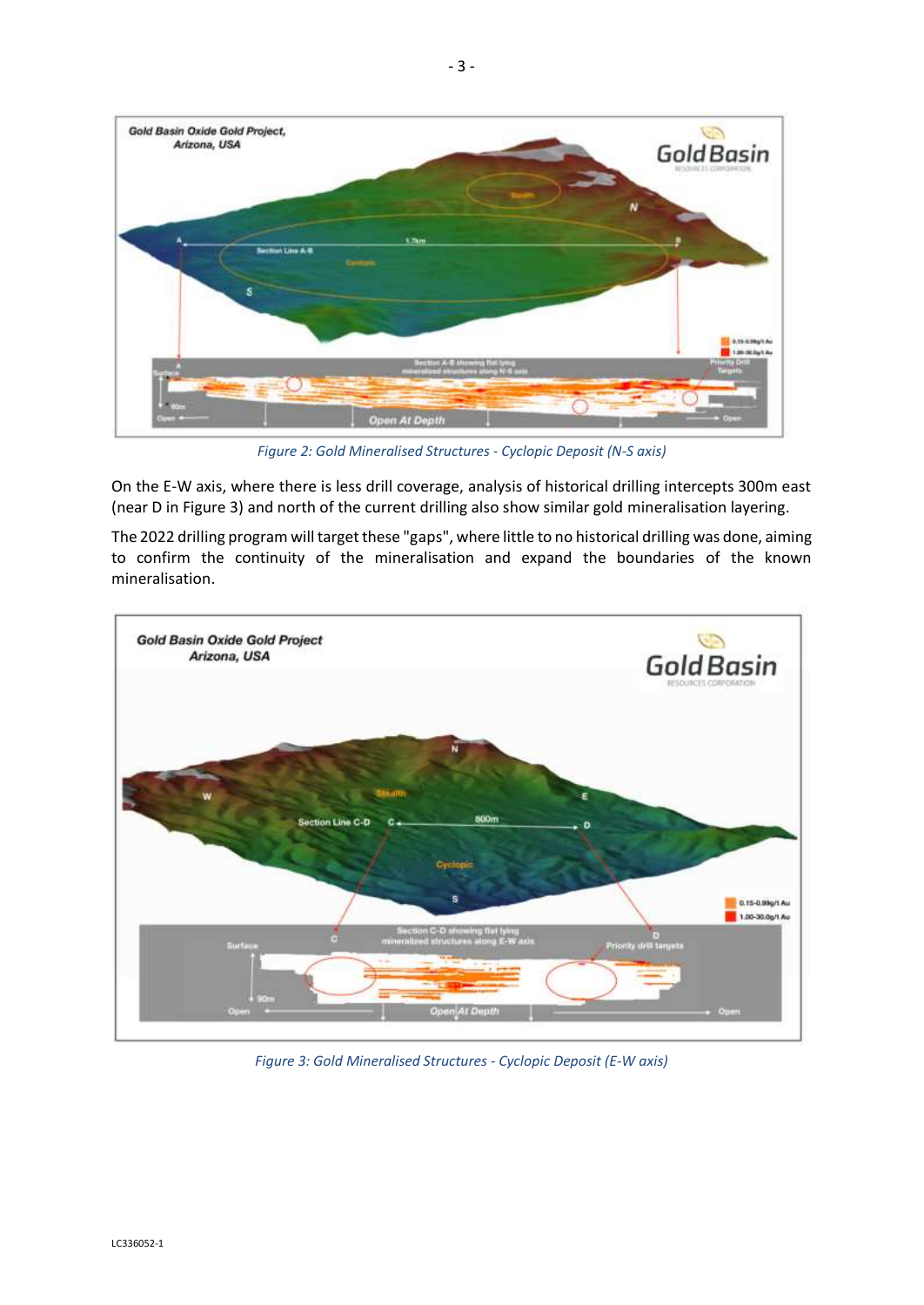## **2. Stealth Deposit Drilling Program**

## **Background**

The Stealth deposit lies along the Stealth fault**,** a parallel structure to the Cyclopic fault that continues both north and south of the Stealth deposit**.**

Historical drilling at Stealth identified a significant zone of gold mineralisation where similar "layering" is present. The Company confirmed the historical results by drilling two diamond drillholes in 2021, which included the following results (See NR21-15, October 7, 2021):

- **STDD001** intersected a broad zone of **55.8m at 0.7 g/t gold from 18.3m**
	- o Including 23.2m at 1.01 g/t Au from 18.3m
	- o and 16.8m @ 0.5 g/t Au from 133.5m
- **STDD002** intersected 35.1m at 0.56 g/t Au from 74.4m
	- o Including 9.1m at 0.97 g/t Au from 91.1m

The 2022 drill program at Stealth will include coverage of the historical drilled areas and the extension northwards towards the Gold Basin shear ( Figure 1).

#### **QUALIFIED PERSON**

Charles Straw BSc., a qualified person as defined by NI 43-101, has reviewed the scientific and technical information that forms the basis for this news release and has approved the disclosure herein. Mr. Straw has verified the data disclosed in this news release, and has reviewed the applicable assay databases and assay certificates. Mr. Straw is not independent of the Company as he is the President and a director of the Company and holds securities of the Company.

## **ABOUT GOLD BASIN RESOURCES CORPORATION**

Gold Basin Resources is engaged in the business of mineral exploration and the acquisition of mineral property assets in North America, including the Gold Basin Project located in the Gold Basin Mining District, Mohave County, Arizona, which comprises five mineral rights (2,389.34 acres) and 290 unpatented mining claims (5,280 acres), totaling 7,669.34 acres. Its objective is to locate and develop economic precious and base metal properties of merit. Gold Basin is led by a team with a track record of success in mineral exploration, project development, capital markets and significant transactions.

Gold Basin is a proud member of Discovery Group.

#### **On Behalf of the Board of Directors**

Michael Povey Chief Executive Officer and Director

#### **For further information, please contact:**

Andrew Mendelawitz, Investor Relations Phone: 1-778-650-5457

*Neither TSX Venture Exchange nor its Regulation Services Provider (as that term is defined in the policies of the TSX Venture Exchange) accepts responsibility for the adequacy or accuracy of this news release.*

#### **FORWARD-LOOKING STATEMENTS:**

This news release contains forward-looking statements and forward-looking information (collectively, "forward looking statements") within the meaning of applicable Canadian and U.S. securities legislation, including the United States *Private Securities Litigation Reform Act of 1995*. All statements, other than statements of historical fact, included herein including, without limitation, future assay results from further programs, future plans for drilling at the Stealth deposit, Cyclopic deposit and PLM target, the Company's expectation that it will be successful in enacting its business plans, and the anticipated business plans and timing of future activities of the